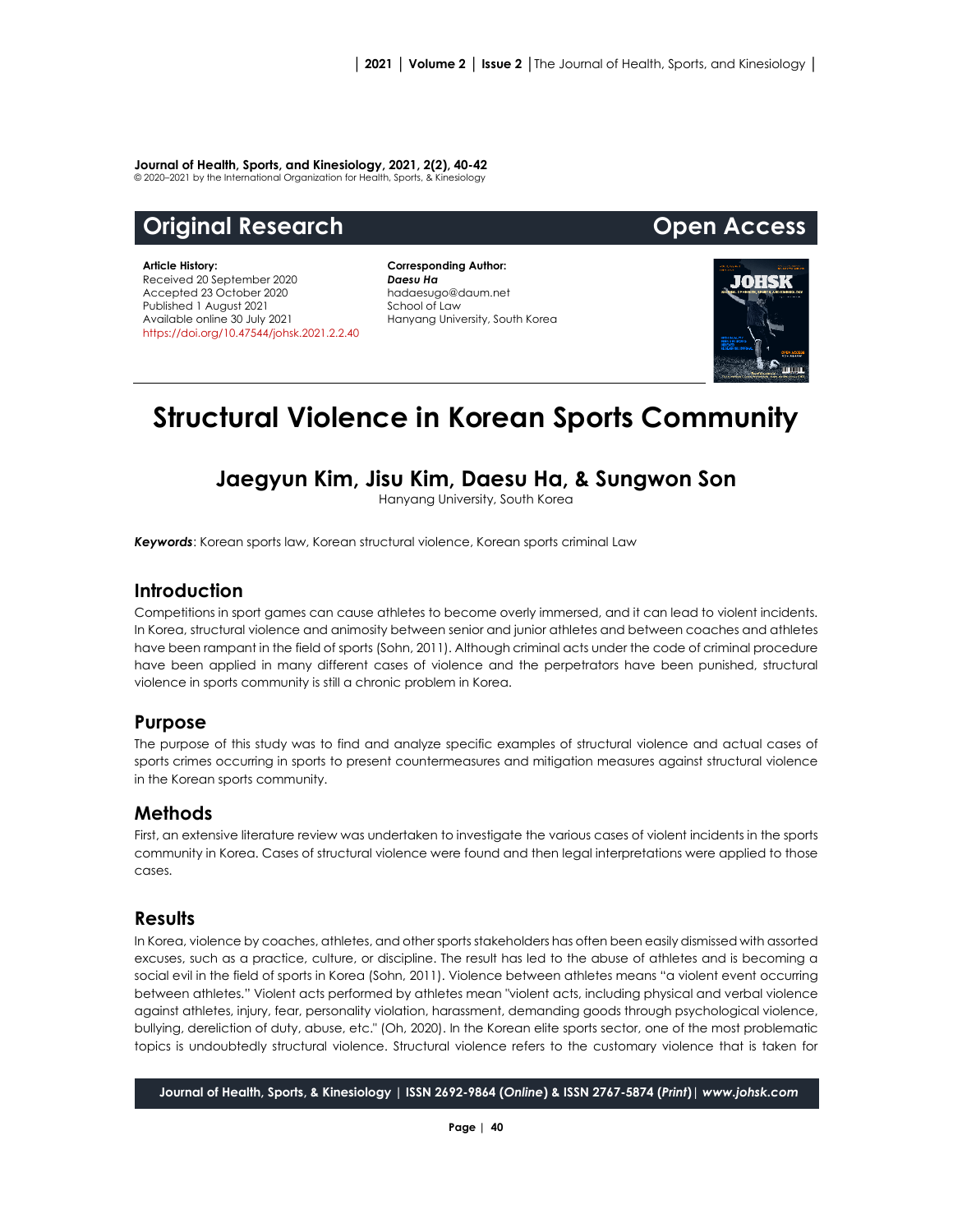granted by senior and junior ranks or by the wrong discipline and corporal punishment of the coach (Ahn & Kim, 2019).

There was a sensational death in Korea on June 26, 2020 due to structural violence. Her name is Sookhyun Choi, and she was a professional triathlete. She was the victim of structural violence by her coach, sports curer, and her team's senior members for a long time, and it led to her deciding to commit suicide. This is still a big issue in Korea, and this incident served as a reminder to people to recognize how prevalent structural violence is in the Korean sports community (Kim, 2020a). After the triathlete's death, the Joint Committee on the Death of Athletes in the Ironman Triathlon was officially formed; it is now trying to establish an independent and responsible factfinding team from the sports community (Bae & Ramsay, 2020).

There was another recent shocking event in the sports community in Korea. A senior athlete in the men's college handball team poured ramen soup and threw a knife and bowl to junior athletes during camp training (Kim, 2020b). Later on, it was found that the senior athlete habitually assaulted his juniors. The senior athlete frequently slapped junior athletes' heads and made them do handstands. The hierarchical structure and the power of physical education are combined due to the characteristics of body-mediated activities.

The perpetrators are mostly senior athletes and coaches, and violence takes place in all spaces of their teams, including practice rooms and dormitories. According to data from the Korean Sport and Olympic Committee (2019), there were 124 confirmed cases of structural violence, including verbal, physical, and sexual in the past 5 years. Among the 124 cases, 16 were of sexual nature and included 2 victims who were underage. This issue shocked many people in Korea. Structural violence is not limited to any specific type of sports, but it is prevalent in many sports (Table 1).

| Football<br><b>Association</b> | <b>Ice Skating</b><br><b>Federation</b> | <b>Boxing</b><br><b>Association</b> | <b>Baseball</b><br>Softball<br><b>Association</b> | <b>Rugby</b><br><b>Association</b> | <b>Other Organizations</b>                                                    | Total            |
|--------------------------------|-----------------------------------------|-------------------------------------|---------------------------------------------------|------------------------------------|-------------------------------------------------------------------------------|------------------|
| 53<br>(42.7%)                  | 8<br>$(6.5\%)$                          | $(5.6\%)$                           | 5<br>(4.0%)                                       | 4<br>$(3.2\%)$                     | 7 Associations: 3 cases<br>8 Associations: 2 cases<br>10 Associations: 1 case | 124<br>$(100\%)$ |

*Table 1. Disciplinary Status of Violence (Verbal, Physical, & Sexual) in Korean Sports Organizations in 2013-2018*

#### **Discussion**

In Korean athletic society, people tend to think that hardships inflicted on lower ranks by the seniors contributes to better performance. This thinking may have been influenced by Asia's Confucian ideas and the Korean military's top-down culture. Although the Confucian ideas state "respect" to older people or educators who have more experience of the world (Fengyan, 2004), Korean people in sports community might misunderstand the actual meaning of the ideas and abuse it as a violent tool. Moreover, in the Korean military, the reason for using the topdown culture within a strict atmosphere of discipline is to prevent various accidents (e.g., gun accidents, mutiny, etc.) and to work systematically and effectively for preparedness in case of a real war.

Over the past several decades, structural violence from coaches or senior athletes have been rationalized in the Korean sports community because the performance of Korean athletes in various international competitions (e.g., Asian Games, Olympic Games, etc.) has been steadily improving. However, in Korea, Article 1 of the National Sports Promotion Act and Article 1 of the Sports Industry Promotion Act are the only currently existing rules to deal with general crimes related to sports. Thus, it is necessary to nationally enact special laws to deal with the increased instances of violence in the Korean sports community. These special laws should include the standards of sports ethics and sports rights to investigate and judge the various types of structural violence that is difficult to be judged by the general nature of the current acts. These special laws would also protect athletes and provide them with a better environment to train. At the same time, various private organizations should be established to systematically investigate the laws and standards.